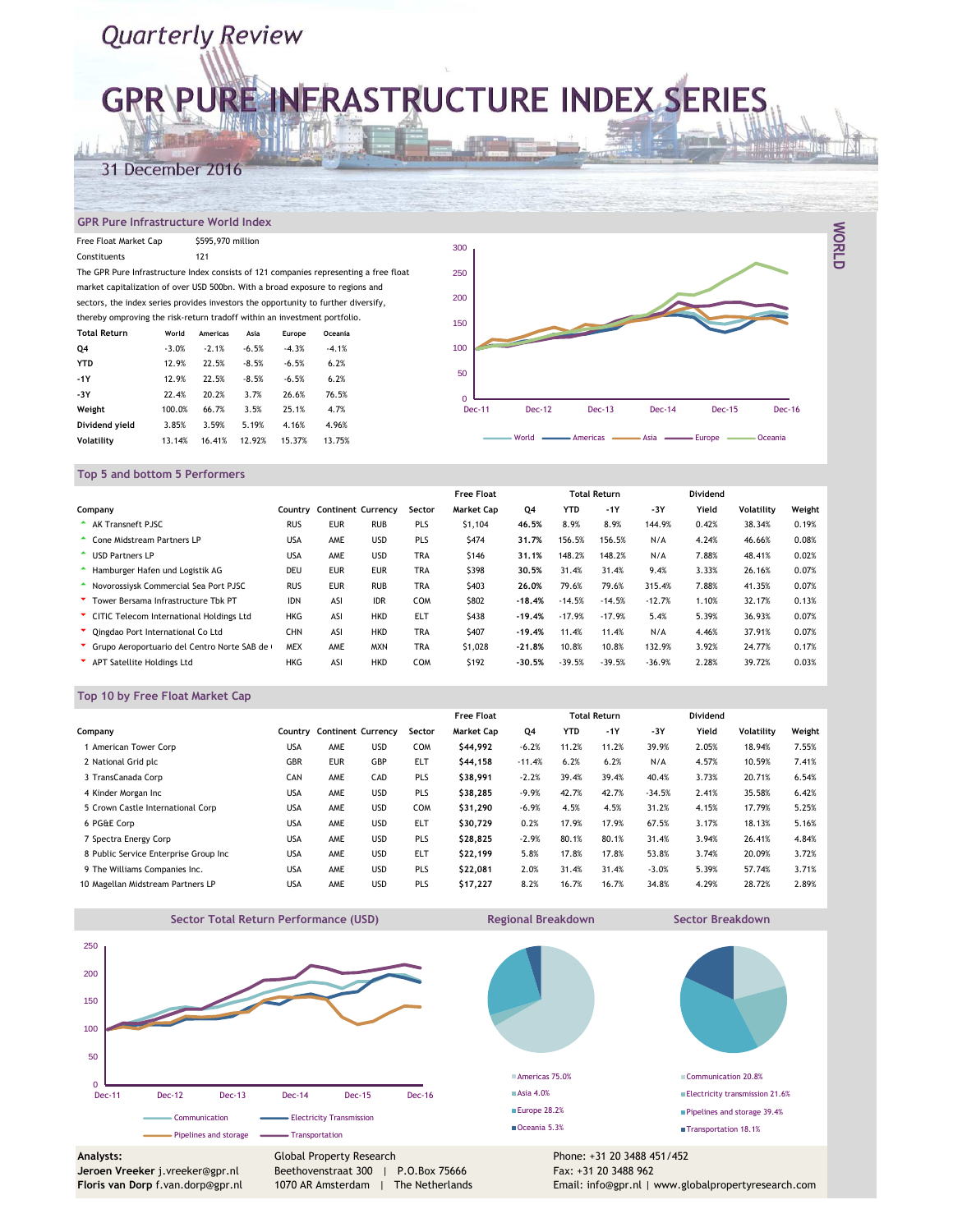# **GPR\PURE INFRASTRUCTURE INDEX SERIES**

### 31 December 2016

#### **GPR Pure Infrastructure Americas Index**

| Free Float Market Cap                                                                  |          | \$397,328 million |         |          |         |           |
|----------------------------------------------------------------------------------------|----------|-------------------|---------|----------|---------|-----------|
| Constituents                                                                           |          | 53                |         |          |         |           |
| The GPR Pure Infrastructure Americas Index consiste of 53 companies representing a     |          |                   |         |          |         |           |
| free float market capitalization of over USD 300bn. With a broad exposure to regions   |          |                   |         |          |         |           |
| and sectors, the index series provides investors the opportunity to further diversify, |          |                   |         |          |         |           |
| thereby omproving the risk-return tradoff within an investment portfolio.              |          |                   |         |          |         |           |
| <b>Total Return</b>                                                                    | Americas | <b>Brazil</b>     | Canada  | Colombia | Mexico  | <b>US</b> |
| Q4                                                                                     | $-2.1%$  | $-3.3%$           | $-0.1%$ | 3.8%     | $-7.6%$ | $-2.2%$   |
| <b>YTD</b>                                                                             | 22.5%    | 29.9%             | 40.9%   | 39.3%    | 9.7%    | 20.6%     |
| $-1Y$                                                                                  | 22.5%    | 29.9%             | 40.9%   | 39.3%    | 9.7%    | 20.6%     |
| -3Y                                                                                    | 20.2%    | $-0.3%$           | 37.3%   | 20.0%    | 87.5%   | 17.6%     |
| Weight                                                                                 | 100.0%   | 1.3%              | 12.8%   | 0.2%     | 2.4%    | 83.3%     |
| Dividend vield                                                                         | 3.59%    | 4.49%             | 4.03%   | 2.89%    | 2.61%   | 3.54%     |

**Volatility** 16.41% 33.92% 19.60% 26.03% 16.45% 17.40%



#### **Top 5 and bottom 5 Performers**

|                                              |            |     |                            |            | <b>Free Float</b> |          |            | <b>Total Return</b> |          | Dividend |                   |        |
|----------------------------------------------|------------|-----|----------------------------|------------|-------------------|----------|------------|---------------------|----------|----------|-------------------|--------|
| Company                                      |            |     | Country Continent Currency | Sector     | <b>Market Cap</b> | Q4       | <b>YTD</b> | $-1Y$               | $-3Y$    | Yield    | <b>Volatility</b> | Weight |
| Cone Midstream Partners LP                   | <b>USA</b> | AME | <b>USD</b>                 | PLS        | \$474             | 31.7%    | 156.5%     | 156.5%              | N/A      | 4.24%    | 46.66%            | 0.12%  |
| <b>USD Partners LP</b>                       | <b>USA</b> | AME | <b>USD</b>                 | <b>TRA</b> | \$146             | 31.1%    | 148.2%     | 148.2%              | N/A      | 7.88%    | 48.41%            | 0.04%  |
| <b>Dominion Midstream Partners LP</b>        | <b>USA</b> | AME | <b>USD</b>                 | PLS        | \$825             | 24.8%    | $-0.3%$    | $-0.3%$             | N/A      | 3.12%    | 38.56%            | 0.21%  |
| <b>Crestwood Equity Partners LP</b>          | <b>USA</b> | AME | <b>USD</b>                 | PLS        | \$1,276           | 24.1%    | 50.1%      | 50.1%               | $-73.1%$ | 12.43%   | 62.52%            | 0.32%  |
| CorEnergy Infrastructure Trust Inc           | <b>USA</b> | AME | <b>USD</b>                 | <b>COM</b> | <b>S414</b>       | 22.2%    | 170.7%     | 170.7%              | 32.6%    | 8.60%    | 39.51%            | 0.10%  |
| Kinder Morgan Inc                            | <b>USA</b> | AME | <b>USD</b>                 | PLS        | \$38,285          | $-9.9%$  | 42.7%      | 42.7%               | $-34.5%$ | 2.41%    | 35.58%            | 9.64%  |
| VTTI Energy Partners LP                      | <b>USA</b> | AME | <b>USD</b>                 | PLS        | \$386             | $-13.4%$ | $-16.5%$   | $-16.5%$            | N/A      | 7.81%    | 35.20%            | 0.10%  |
| Promotora y Operadora de Infraestructura SAB | <b>MEX</b> | AME | <b>MXN</b>                 | <b>TRA</b> | \$2,123           | $-16.9%$ | $-14.3%$   | $-14.3%$            | 11.4%    | 0.54%    | 22.27%            | 0.53%  |
| Communications Sales & Leasing Inc           | <b>USA</b> | AME | <b>USD</b>                 | <b>COM</b> | \$3,698           | $-17.2%$ | 48.8%      | 48.8%               | N/A      | 9.45%    | 26.18%            | 0.93%  |
| Crupo Aeroportuario del Centro Norte SAB de  | <b>MEX</b> | AME | <b>MXN</b>                 | <b>TRA</b> | \$1,028           | $-21.8%$ | 10.8%      | 10.8%               | 132.9%   | 3.92%    | 24.77%            | 0.26%  |

#### **Top 10 by Free Float Market Cap**

|                                       |            |     |                           |            | <b>Free Float</b> |         |            | <b>Total Return</b> |          | Dividend |                   |        |
|---------------------------------------|------------|-----|---------------------------|------------|-------------------|---------|------------|---------------------|----------|----------|-------------------|--------|
| Company                               | Countrv    |     | <b>Continent Currency</b> | Sector     | <b>Market Cap</b> | Q4      | <b>YTD</b> | $-1Y$               | $-3Y$    | Yield    | <b>Volatility</b> | Weight |
| American Tower Corp                   | <b>USA</b> | AME | <b>USD</b>                | <b>COM</b> | \$44,992          | $-6.2%$ | 11.2%      | 11.2%               | 39.9%    | 2.05%    | 18.94%            | 11.32% |
| 2 TransCanada Corp                    | CAN        | AME | CAD                       | PLS        | \$38,991          | $-2.2%$ | 39.4%      | 39.4%               | 40.4%    | 3.73%    | 20.71%            | 9.81%  |
| 3 Kinder Morgan Inc                   | <b>USA</b> | AME | <b>USD</b>                | PLS        | \$38.285          | $-9.9%$ | 42.7%      | 42.7%               | $-34.5%$ | 2.41%    | 35.58%            | 9.64%  |
| 4 Crown Castle International Corp     | <b>USA</b> | AME | <b>USD</b>                | <b>COM</b> | \$31,290          | $-6.9%$ | 4.5%       | 4.5%                | 31.2%    | 4.15%    | 17.79%            | 7.88%  |
| 5 PG&E Corp                           | <b>USA</b> | AME | <b>USD</b>                | <b>ELT</b> | \$30.729          | 0.2%    | 17.9%      | 17.9%               | 67.5%    | 3.17%    | 18.13%            | 7.73%  |
| 6 Spectra Energy Corp                 | <b>USA</b> | AME | <b>USD</b>                | PLS        | \$28.825          | $-2.9%$ | 80.1%      | 80.1%               | 31.4%    | 3.94%    | 26.41%            | 7.25%  |
| 7 Public Service Enterprise Group Inc | <b>USA</b> | AME | <b>USD</b>                | <b>ELT</b> | \$22,199          | 5.8%    | 17.8%      | 17.8%               | 53.8%    | 3.74%    | 20.09%            | 5.59%  |
| 8 The Williams Companies Inc.         | <b>USA</b> | AME | <b>USD</b>                | PLS        | \$22,081          | 2.0%    | 31.4%      | 31.4%               | $-3.0%$  | 5.39%    | 57.74%            | 5.56%  |
| 9 Magellan Midstream Partners LP      | <b>USA</b> | AME | <b>USD</b>                | PLS        | \$17,227          | 8.2%    | 16.7%      | 16.7%               | 34.8%    | 4.29%    | 28.72%            | 4.34%  |
| 10 SBA Communications Corp            | <b>USA</b> | AME | <b>USD</b>                | <b>COM</b> | \$12,385          | $-7.9%$ | $-1.7%$    | $-1.7%$             | 14.9%    | 0.00%    | 23.26%            | 3.12%  |



**Floris van Dorp** f.van.dorp@gpr.nl

1070 AR Amsterdam | The Netherlands

Email: info@gpr.nl | www.globalpropertyresearch.com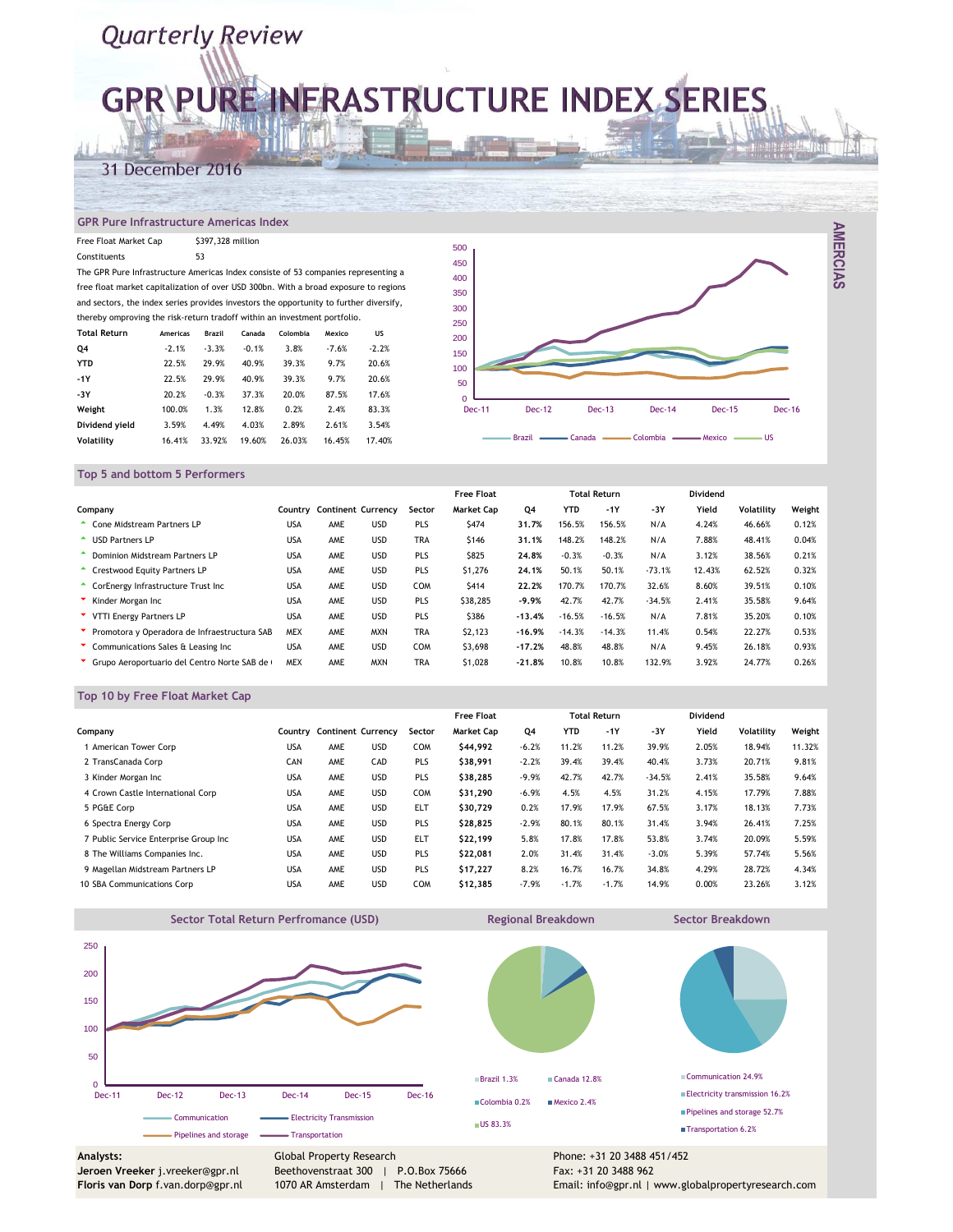# **GPR\PURE INFRASTRUCTURE INDEX SERIES**

### 31 December 2016

#### **GPR Pure Infrastructure Asia Index**

| Free Float Market Cap                                                                  |         | \$21,057 million |           |           |          |           |                 |   |
|----------------------------------------------------------------------------------------|---------|------------------|-----------|-----------|----------|-----------|-----------------|---|
| Constituents                                                                           |         | 26               |           |           |          |           |                 | 4 |
| The GPR Pure Infrastructure Asia Index consiste of 26 companies representing a         |         |                  |           |           |          |           |                 | 4 |
| free float market capitalization of over USD 20bn. With a broad exposure to regions    |         |                  |           |           |          |           |                 | 3 |
| and sectors, the index series provides investors the opportunity to further diversify, |         |                  |           |           |          |           |                 | 3 |
| thereby omproving the risk-return tradoff within an investment portfolio.              |         |                  |           |           |          |           |                 | 2 |
| <b>Total Return</b>                                                                    | Asia    | China            | Hong Kong | Indonesia | Malaysia | Singapore | <b>Thailand</b> | 2 |
| Q4                                                                                     | $-6.5%$ | $-7.3%$          | $-6.9%$   | $-10.3%$  | $-1.8%$  | $-2.2%$   | $-7.7%$         | 1 |
| <b>YTD</b>                                                                             | $-8.5%$ | $-9.0%$          | $-6.8%$   | $-20.4%$  | 8.1%     | $-9.8%$   | 33.0%           | 1 |
| $-1Y$                                                                                  | $-8.5%$ | $-9.0%$          | $-6.8%$   | $-20.4%$  | 8.1%     | $-9.8%$   | 33.0%           |   |
| -3Y                                                                                    | 3.7%    | $-3.6%$          | $-8.9%$   | 5.3%      | 55.0%    | $-17.4%$  | 88.1%           |   |
| Weight                                                                                 | 100.0%  | 41.9%            | 15.1%     | 16.7%     | 11.7%    | 11.0%     | 2.2%            |   |
| Dividend vield                                                                         | 5.19%   | 4.68%            | 10.21%    | 0.45%     | 3.16%    | 9.66%     | 5.64%           |   |
| <b>Volatility</b>                                                                      | 12.92%  | 21.25%           | 19.26%    | 17.07%    | 17.09%   | 24.75%    | 13.60%          |   |



**ASIA**

#### **Top 5 and bottom 5 Performers**

|                                                |            |                           |            |            | <b>Free Float</b> |          |            | <b>Total Return</b> |          | Dividend |                   |        |
|------------------------------------------------|------------|---------------------------|------------|------------|-------------------|----------|------------|---------------------|----------|----------|-------------------|--------|
| Company                                        | Country    | <b>Continent Currency</b> |            | Sector     | <b>Market Cap</b> | Q4       | <b>YTD</b> | $-1Y$               | $-3Y$    | Yield    | <b>Volatility</b> | Weight |
| Yanchang Petroleum International Ltd           | CHN        | ASI                       | <b>HKD</b> | PLS        | \$162             | 5.2%     | 48.7%      | 48.7%               | $-49.9%$ | 0.00%    | 52.03%            | 0.77%  |
| Dalian Port PDA Co Ltd                         | <b>CHN</b> | ASI                       | <b>HKD</b> | <b>TRA</b> | \$761             | 2.2%     | $-19.4%$   | $-19.4%$            | 70.7%    | 2.76%    | 53.31%            | 3.61%  |
| Lingkaran Trans Kota Holdings Bhd              | <b>MYS</b> | ASI                       | <b>MYR</b> | <b>TRA</b> | \$386             | 1.4%     | 22.0%      | 22.0%               | 54.1%    | 3.40%    | 19.52%            | 1.83%  |
| <b>HKBN Ltd</b>                                | <b>HKG</b> | ASI                       | <b>HKD</b> | <b>COM</b> | \$741             | $-0.2%$  | $-11.0%$   | $-11.0%$            | N/A      | 4.70%    | 19.77%            | 3.52%  |
| Gateway Distriparks Ltd                        | <b>IND</b> | ASI                       | <b>INR</b> | <b>TRA</b> | \$289             | $-1.4%$  | $-8.5%$    | $-8.5%$             | $-1.1%$  | 4.08%    | 37.94%            | 1.37%  |
| * Beijing Capital International Airport Co Ltd | CHN        | ASI                       | <b>HKD</b> | <b>TRA</b> | \$1,447           | $-10.8%$ | $-4.3%$    | $-4.3%$             | 38.6%    | 2.33%    | 34.32%            | 6.87%  |
| Tower Bersama Infrastructure Tbk PT            | <b>IDN</b> | ASI                       | <b>IDR</b> | <b>COM</b> | \$802             | $-18.4%$ | $-14.5%$   | $-14.5%$            | $-12.7%$ | 1.10%    | 32.17%            | 3.81%  |
| CITIC Telecom International Holdings Ltd       | <b>HKG</b> | ASI                       | <b>HKD</b> | <b>ELT</b> | \$438             | $-19.4%$ | $-17.9%$   | $-17.9%$            | 5.4%     | 5.39%    | 36.93%            | 2.08%  |
| Cingdao Port International Co Ltd              | <b>CHN</b> | ASI                       | <b>HKD</b> | <b>TRA</b> | \$407             | $-19.4%$ | 11.4%      | 11.4%               | N/A      | 4.46%    | 37.91%            | 1.93%  |
| APT Satellite Holdings Ltd                     | <b>HKG</b> | ASI                       | <b>HKD</b> | <b>COM</b> | \$192             | $-30.5%$ | $-39.5%$   | $-39.5%$            | $-36.9%$ | 2.28%    | 39.72%            | 0.91%  |

#### **Top 10 by Free Float Market Cap**

|                                                |            |     |                           |            | <b>Free Float</b> |          |            | <b>Total Return</b> |          | Dividend |                   |        |
|------------------------------------------------|------------|-----|---------------------------|------------|-------------------|----------|------------|---------------------|----------|----------|-------------------|--------|
| Company                                        | Country    |     | <b>Continent Currency</b> | Sector     | <b>Market Cap</b> | Q4       | <b>YTD</b> | $-1Y$               | $-3Y$    | Yield    | <b>Volatility</b> | Weight |
| 1 China Merchants Port Holdings Co Ltd         | <b>CHN</b> | ASI | <b>HKD</b>                | <b>TRA</b> | \$3,077           | $-6.8%$  | $-19.1%$   | $-19.1%$            | $-25.4%$ | 4.00%    | 30.94%            | 14.61% |
| 2 Hutchison Port Holdings Trust                | SGP        | ASI | <b>USD</b>                | <b>TRA</b> | \$2,326           | $-2.2%$  | $-9.8%$    | $-9.8%$             | $-17.4%$ | 9.66%    | 24.73%            | 11.05% |
| 3 Westports Holdings Bhd                       | <b>MYS</b> | ASI | <b>MYR</b>                | <b>TRA</b> | \$1,883           | $-2.1%$  | 7.7%       | 7.7%                | 87.9%    | 3.04%    | 22.25%            | 8.94%  |
| 4 Sarana Menara Nusantara Tbk PT               | <b>IDN</b> | ASI | <b>IDR</b>                | <b>COM</b> | \$1,824           | $-8.2%$  | $-24.6%$   | $-24.6%$            | 30.2%    | 0.00%    | 26.84%            | 8.66%  |
| 5 COSCO SHIPPING Ports Ltd                     | <b>HKG</b> | ASI | <b>HKD</b>                | <b>TRA</b> | \$1,681           | $-2.0%$  | 4.6%       | 4.6%                | $-11.0%$ | 15.52%   | 26.02%            | 7.98%  |
| 6 Beijing Capital International Airport Co Ltd | CHN        | ASI | <b>HKD</b>                | <b>TRA</b> | \$1,447           | $-10.8%$ | $-4.3%$    | $-4.3%$             | 38.6%    | 2.33%    | 34.32%            | 6.87%  |
| 7 Jiangsu Expressway Co Ltd                    | <b>CHN</b> | ASI | <b>HKD</b>                | <b>TRA</b> | \$1,406           | $-8.6%$  | $-2.1%$    | $-2.1%$             | 18.3%    | 4.83%    | 26.49%            | 6.68%  |
| 8 Tower Bersama Infrastructure Tbk PT          | <b>IDN</b> | ASI | <b>IDR</b>                | <b>COM</b> | \$802             | $-18.4%$ | $-14.5%$   | $-14.5%$            | $-12.7%$ | 1.10%    | 32.17%            | 3.81%  |
| 9 Dalian Port PDA Co Ltd                       | <b>CHN</b> | ASI | <b>HKD</b>                | <b>TRA</b> | \$761             | 2.2%     | $-19.4%$   | $-19.4%$            | 70.7%    | 2.76%    | 53.31%            | 3.61%  |
| 10 HKBN Ltd                                    | <b>HKG</b> | ASI | <b>HKD</b>                | COM        | \$741             | $-0.2%$  | $-11.0%$   | $-11.0%$            | N/A      | 4.70%    | 19.77%            | 3.52%  |

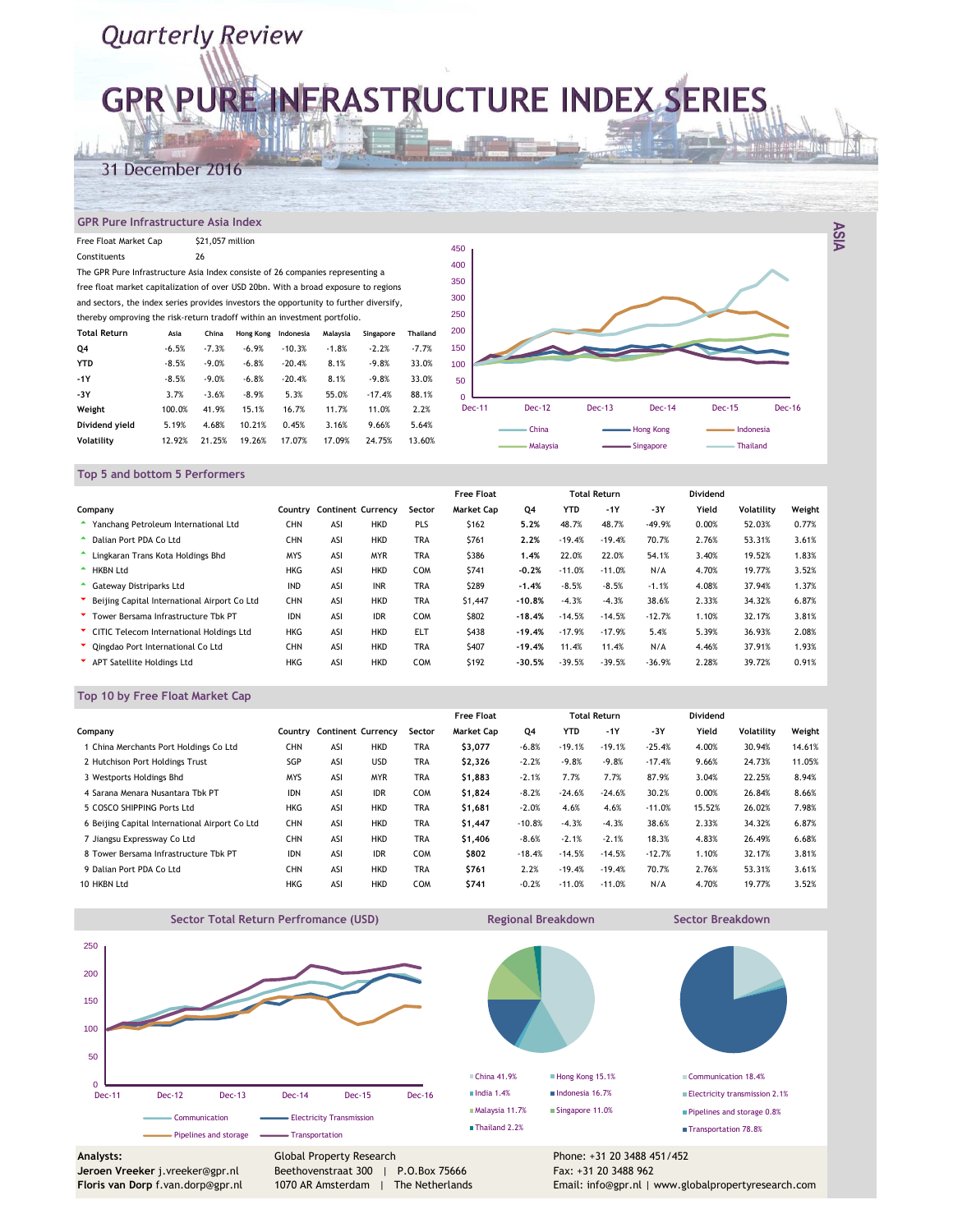# **GPR\PURE INFRASTRUCTURE INDEX SERIES**

### 31 December 2016

#### **GPR Pure Infrastructure Europe Index**

| Free Float Market Cap                                                                  |         | \$149,351 million |         |         |          |         |                         | 35 |
|----------------------------------------------------------------------------------------|---------|-------------------|---------|---------|----------|---------|-------------------------|----|
| Constituents                                                                           |         | 33                |         |         |          |         |                         |    |
| The GPR Pure Infrastructure Europe Index consiste of 33 companies representing a       |         |                   |         |         |          |         |                         | 30 |
| free float market capitalization of over USD 100bn. With a broad exposure to regions   |         |                   |         |         |          |         |                         | 25 |
| and sectors, the index series provides investors the opportunity to further diversify, |         |                   |         |         |          |         |                         |    |
| thereby omproving the risk-return tradoff within an investment portfolio.              |         |                   |         |         |          |         |                         | 20 |
| <b>Total Return</b>                                                                    | Europe  | UK                | Spain   | Italy   | France   |         | Switzerland Netherlands | 15 |
| Q4                                                                                     | $-4.3%$ | $-10.1%$          | $-4.7%$ | $-1.3%$ | $-0.1%$  | $-0.5%$ | $-3.9%$                 | 10 |
| <b>YTD</b>                                                                             | $-6.5%$ | $-39.7%$          | 3.6%    | $-4.3%$ | $-16.2%$ | 29.8%   | 15.6%                   |    |
| $-1Y$                                                                                  | $-6.5%$ | $-39.7%$          | 3.6%    | $-4.3%$ | $-16.2%$ | 29.8%   | 15.6%                   | ŧ  |
| -3Y                                                                                    | 26.6%   | $-15.8%$          | 40.0%   | 42.4%   | 10.3%    | 94.5%   | 9.8%                    |    |
| Weight                                                                                 | 100.0%  | 32.4%             | 23.2%   | 20.7%   | 13.5%    | 2.4%    | 2.1%                    |    |
| Dividend yield                                                                         | 4.16%   | 4.61%             | 3.75%   | 4.38%   | 4.20%    | 3.28%   | 2.23%                   |    |
| <b>Volatility</b>                                                                      | 15.37%  | 22.93%            | 17.49%  | 20.67%  | 18.23%   | 18.48%  | 28.26%                  |    |



**EUROPE**

#### **Top 5 and bottom 5 Performers**

|                                                |            |                           |            |            | <b>Free Float</b> |          |            | <b>Total Return</b> |        | Dividend |                   |        |
|------------------------------------------------|------------|---------------------------|------------|------------|-------------------|----------|------------|---------------------|--------|----------|-------------------|--------|
| Company                                        | Country    | <b>Continent Currency</b> |            | Sector     | <b>Market Cap</b> | Q4       | <b>YTD</b> | $-1Y$               | $-3Y$  | Yield    | <b>Volatility</b> | Weight |
| <b>AK Transneft PJSC</b>                       | <b>RUS</b> | <b>EUR</b>                | <b>RUB</b> | PLS        | \$1,104           | 46.5%    | 8.9%       | 8.9%                | 144.9% | 0.42%    | 38.34%            | 0.74%  |
| Hamburger Hafen und Logistik AG                | <b>DEU</b> | <b>EUR</b>                | <b>EUR</b> | <b>TRA</b> | \$398             | 30.5%    | 31.4%      | 31.4%               | 9.4%   | 3.33%    | 26.16%            | 0.27%  |
| Novorossivsk Commercial Sea Port PJSC          | <b>RUS</b> | <b>EUR</b>                | <b>RUB</b> | <b>TRA</b> | \$403             | 26.0%    | 79.6%      | 79.6%               | 315.4% | 7.88%    | 41.35%            | 0.27%  |
| Aeroports de Paris                             | <b>FRA</b> | <b>EUR</b>                | <b>EUR</b> | <b>TRA</b> | \$3,546           | 16.2%    | $-2.6%$    | $-2.6%$             | 32.8%  | 2.56%    | 18.38%            | 2.37%  |
| Fraport AG Frankfurt Airport Services Worldwig | DEU        | <b>EUR</b>                | <b>EUR</b> | <b>TRA</b> | \$2,201           | 15.4%    | $-2.1%$    | $-2.1%$             | 11.0%  | 2.40%    | 20.56%            | 1.47%  |
| Groupe Eurotunnel SE                           | <b>FRA</b> | <b>EUR</b>                | <b>EUR</b> | <b>TRA</b> | \$5,146           | $-6.2%$  | $-19.7%$   | $-19.7%$            | 24.0%  | 2.44%    | 27.37%            | 3.45%  |
| Red Electrica Corp SA                          | ESP        | <b>EUR</b>                | <b>EUR</b> | <b>ELT</b> | <b>S8.184</b>     | $-6.7%$  | $-3.3%$    | $-3.3%$             | 64.6%  | 4.24%    | 19.60%            | 5.48%  |
| <b>Enagas SA</b>                               | ESP        | <b>EUR</b>                | <b>EUR</b> | PLS        | \$5,771           | $-7.8%$  | $-2.3%$    | $-2.3%$             | 45.3%  | 5.59%    | 19.58%            | 3.86%  |
| National Grid plc                              | <b>GBR</b> | <b>EUR</b>                | GBP        | <b>ELT</b> | \$44,158          | $-11.4%$ | 6.2%       | 6.2%                | N/A    | 4.57%    | 10.59%            | 29.57% |
| Cellnex Telecom SAU                            | ESP        | <b>EUR</b>                | <b>EUR</b> | <b>COM</b> | \$2,204           | $-14.8%$ | $-20.2%$   | $-20.2%$            | N/A    | 0.67%    | 19.05%            | 1.48%  |

#### **Top 10 by Free Float Market Cap**

|                                      |            |                           |            |            | <b>Free Float</b> |          |            | <b>Total Return</b> |         | Dividend |                   |        |
|--------------------------------------|------------|---------------------------|------------|------------|-------------------|----------|------------|---------------------|---------|----------|-------------------|--------|
| Company                              | Countrv    | <b>Continent Currency</b> |            | Sector     | <b>Market Cap</b> | Q4       | <b>YTD</b> | $-1Y$               | $-3Y$   | Yield    | <b>Volatility</b> | Weight |
| National Grid plc                    | <b>GBR</b> | <b>EUR</b>                | GBP        | <b>ELT</b> | \$44,158          | $-11.4%$ | 6.2%       | 6.2%                | N/A     | 4.57%    | 10.59%            | 29.57% |
| 2 Atlantia SpA                       | <b>ITA</b> | <b>EUR</b>                | <b>EUR</b> | <b>TRA</b> | \$11,945          | 0.8%     | $-5.2%$    | $-5.2%$             | 53.2%   | 4.13%    | 25.63%            | 8.00%  |
| 3 Aena SA                            | ESP        | <b>EUR</b>                | <b>EUR</b> | <b>TRA</b> | \$10.051          | $-1.3%$  | 25.8%      | 25.8%               | N/A     | 2.09%    | 24.03%            | 6.73%  |
| 4 Snam SpA                           | <b>ITA</b> | <b>EUR</b>                | <b>EUR</b> | PLS        | \$9,071           | $-3.9%$  | 3.2%       | 3.2%                | 33.9%   | 5.27%    | 23.46%            | 6.07%  |
| 5 Abertis Infraestructuras SA        | ESP        | <b>EUR</b>                | <b>EUR</b> | <b>TRA</b> | \$8,509           | $-1.5%$  | 1.5%       | 1.5%                | 6.6%    | 4.80%    | 21.02%            | 5.70%  |
| 6 SES SA                             | <b>FRA</b> | <b>EUR</b>                | <b>EUR</b> | <b>COM</b> | \$8,463           | $-4.2%$  | $-14.4%$   | $-14.4%$            | $-0.7%$ | 5.28%    | 22.76%            | 5.67%  |
| 7 Red Electrica Corp SA              | ESP        | <b>EUR</b>                | <b>EUR</b> | ELT        | \$8,184           | $-6.7%$  | $-3.3%$    | $-3.3%$             | 64.6%   | 4.24%    | 19.60%            | 5.48%  |
| 8 Terna Rete Elettrica Nazionale SpA | <b>ITA</b> | <b>EUR</b>                | <b>EUR</b> | <b>ELT</b> | \$6,472           | $-3.4%$  | $-4.3%$    | $-4.3%$             | 38.1%   | 4.64%    | 20.89%            | 4.33%  |
| 9 Enagas SA                          | ESP        | <b>EUR</b>                | <b>EUR</b> | PLS        | \$5,771           | $-7.8%$  | $-2.3%$    | $-2.3%$             | 45.3%   | 5.59%    | 19.58%            | 3.86%  |
| 10 Groupe Eurotunnel SE              | <b>FRA</b> | <b>EUR</b>                | <b>EUR</b> | <b>TRA</b> | \$5,146           | $-6.2%$  | $-19.7%$   | $-19.7%$            | 24.0%   | 2.44%    | 27.37%            | 3.45%  |



**Floris van Dorp** f.van.dorp@gpr.nl

Beethovenstraat 300 | P.O.Box 75666 1070 AR Amsterdam | The Netherlands Fax: +31 20 3488 962

Email: info@gpr.nl | www.globalpropertyresearch.com